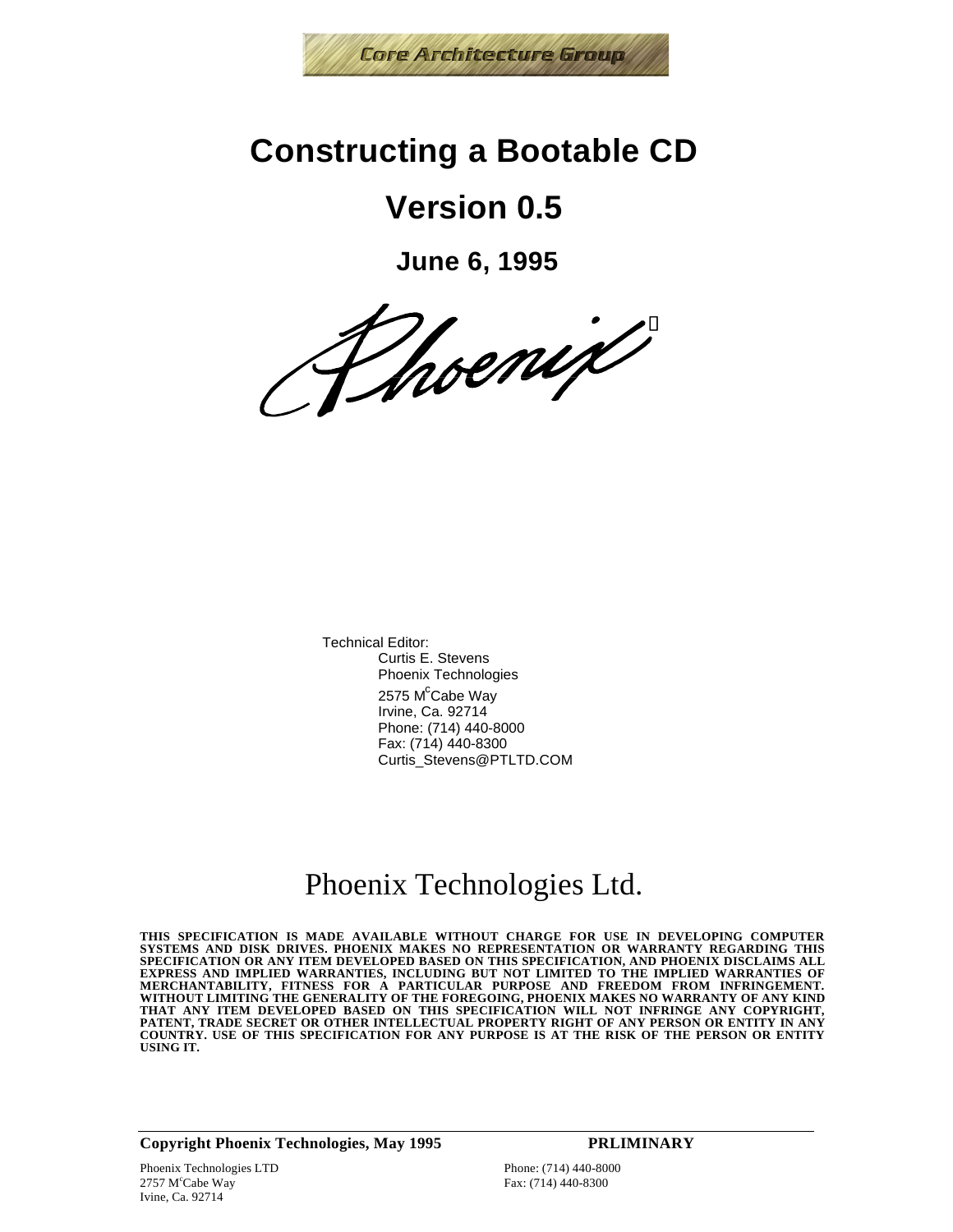

| <b>Revision History</b> |              |                  |                             |                                                                    |
|-------------------------|--------------|------------------|-----------------------------|--------------------------------------------------------------------|
| Rev                     | Date         | <b>File Name</b> | Author                      | <b>Description</b>                                                 |
| 0.5                     | June 6, 1995 | MAKECD.DOC       | Curtis E.<br><b>Stevens</b> | Initial Release                                                    |
| -1.0                    | July 5, 1995 |                  | Curtis E.<br><b>Stevens</b> | Changed section 4.8 list item 8a to account<br>for a missing byte. |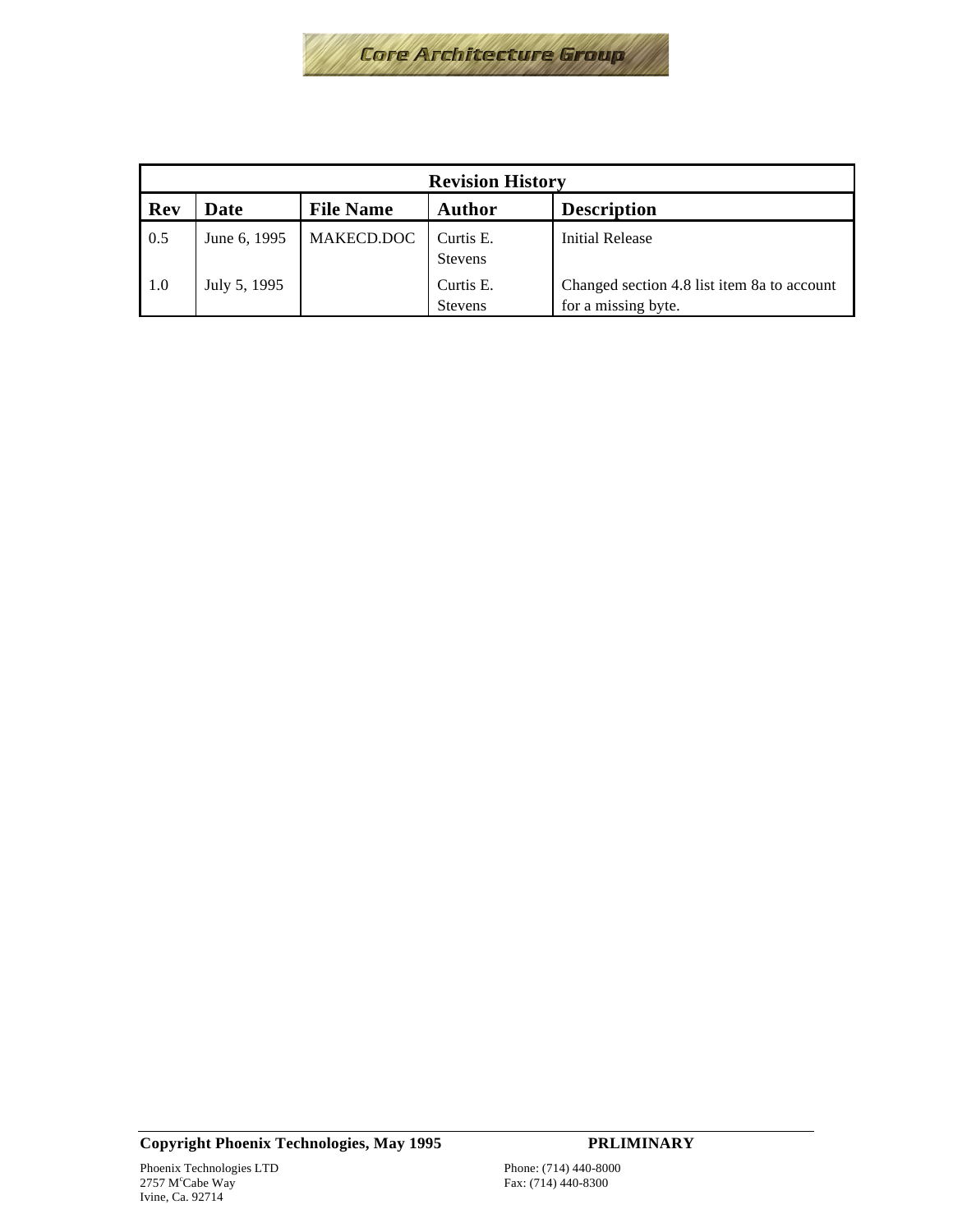

## **1. Overview**

The El Torito CD-ROM Boot Specification defines requirements for formatting CD-ROMs in a manner which allow the BIOS's to boot from a CD. Unfortunately, because the specification is ahead of the CD-ROM mastering software industry, there is no simple procedure for creating a bootable CD. This paper describes a process for making a bootable CD which operates under DOS and uses today's mastering packages.

### **2. Scope**

The reader should be familiar with the Phoenix/IBM El Torito CD-ROM Boot Specification and the Phoenix BIOS Enhanced Disk Drive (EDD) specification. The reader should also be familiar with DOS.

## **3. Introduction**

Creating a bootable CD is a 2 pass procedure. First, the CD must be organized so the positions of all the files can be predetermined. This will allow the author to build a Boot Volume Descriptor which contains an absolute pointer to the Boot Catalog, and will also allow the author to build a Boot Catalog with absolute pointers to the bootable images. In the second pass proper data can be placed on the CD. The instructions which follow *assume* that the reader has a CD-ROM mastering system that is capable of the following:

- Writing a boot volume descriptor on the CD at physical sector 17. This capability must allow the user to pass the mastering software a file that is 2048 bytes long with an image of the boot volume descriptor.
- Performing a simulation of the target CD which yields a directory file that is accessible to the user. This file must contain the volume descriptors and the path tables.
- Place all the files and descriptors in the same place on the CD through multiple invocations of the mastering simulation.

### **4. The Building Process**

Complete the following checklist to build a bootable CD.

 Create a Bootable Target Image Move to the Mastering System Create a Dummy Boot Volume Descriptor Create a Dummy Boot Catalog Initiate a Simulation Terminate the Simulation Create a Proper Boot Volume Descriptor Create a Proper Boot Catalog Burn the CD

Before this process begins the author must create a bootable Floppy or Hard drive with the target image. The author must also guarantee the following:

- The image is bootable
- *The target does not attempt to write the target drive letter*. If the image is a hard drive it must not attempt a write to drive C. If the image is a floppy it must not write to drive A.
- If the target is a hard drive it must have only one partition. This partition must be a standard DOS partition, and it must be the first entry in the partition table.

#### **4.1 Create a Bootable Target Image**

Take the bootable floppy or hard drive and copy all the tracks and sectors to a DOS file. One way to accomplish this task is to use Norton DISKEDIT, select the physical mode and instruct it to copy all the sectors to a file. Name this file OSBOOT.IMG.

#### **4.2 Move to the Mastering System**

Take OSBOOT.IMG and place it on the mastering system. From this point forward all steps apply to the mastering system

#### **4.3 Create a Dummy Boot Volume Descriptor (BVD)**

Create a file called BVD.BIN that is exactly 2048 bytes long. This file should have the following hex bytes at the beginning:

- 00 43 44 30 30 31 01 45 .CD001.E
- 4C 20 54 4F 52 49 54 4F L TORITO
- 20 53 50 45 43 49 46 49 SPECIFI
- 43 41 54 49 4F 4E 00 00 CATION

The remaining bytes in this record must be 0.